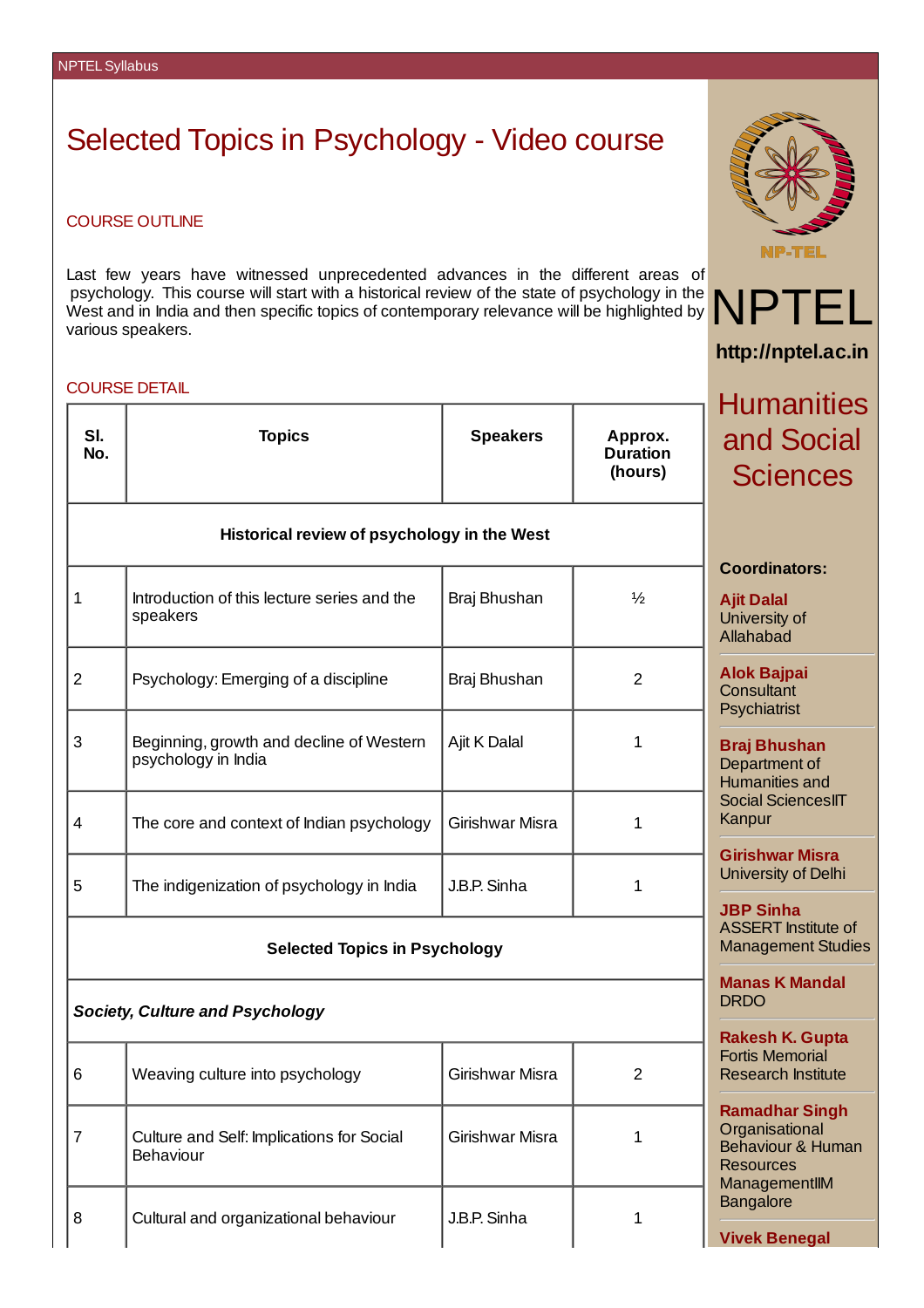|    |                                                                     |                   |                | <b>NIMHANS</b> |
|----|---------------------------------------------------------------------|-------------------|----------------|----------------|
| 9  | How do similar attitudes determine<br>attraction?                   | Ramadhar<br>Singh | $\mathbf{1}$   |                |
| 10 | Why do similar attitudes determine<br>attraction?                   | Ramadhar<br>Singh | $\mathbf 1$    |                |
|    | <b>Health and Well-being</b>                                        |                   |                |                |
| 11 | A beautiful mind- Perspective on brain,<br>mind and it's Challenges | Alok Bajpai       | 3              |                |
| 12 | Emotion and well-being                                              | Girishwar Misra   | $\mathbf{1}$   |                |
| 13 | Mental health and illness                                           | Alok Bajpai       | $\overline{c}$ |                |
| 14 | Folk Healing Traditions in India                                    | Ajit K Dalal      | $\mathbf{1}$   |                |
| 15 | To sleep or not                                                     | Alok Bajpai       | $\mathbf{1}$   |                |
|    | <b>Psychological Testing and Assessment</b>                         |                   |                |                |
| 16 | Issues and challenges in psychological<br>assessment                | Manas K<br>Mandal | $\mathbf{1}$   |                |
| 17 | Nontraditional research in behavioural<br>sciences                  | Manas K<br>Mandal | $\mathbf{1}$   |                |
| 18 | What a surprise: My results are<br>nonsignificant                   | Ramadhar<br>Singh | $\mathbf{1}$   |                |
| 19 | Neuropsychology and cognitive<br>neuroscience research              | Manas K<br>Mandal | 1              |                |
| 20 | Functional MRI in psychology                                        | Rakesh K Gupta    | $\mathbf{1}$   |                |
|    | Neuropsychology                                                     |                   |                |                |
| 21 | Side bias in human behaviour                                        | Manas K<br>Mandal | $\mathbf{1}$   |                |
| 22 | Brain microstructural correlates of cognition<br>in Cerebral Palsy  | Rakesh K Gupta    | 1              |                |